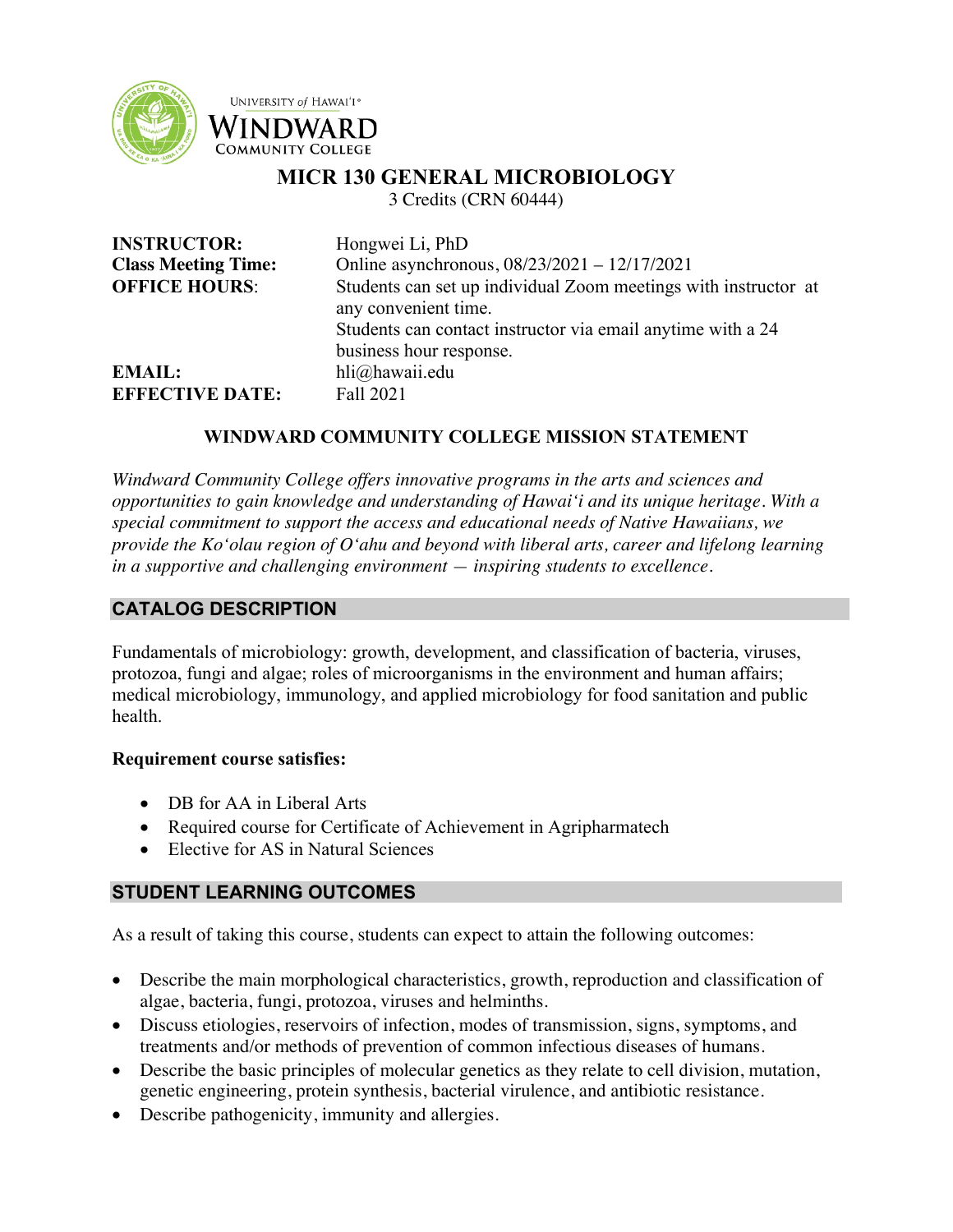### **COURSE TASKS**

- Read assigned chapters in the textbook and other lecture materials.
- Complete homework assignments, quizzes, and exams.
- Perform literature research for a topic presentation.

### **ASSESSMENT TASKS AND GRADING**

#### **Assessments**

- There are 15 quizzes (weekly) will be given on the Laulima class site, and the time and content will be shown on Laulima class site, and/or announced via emails.
- There will be three exams (2 midterms and 1 final). Each exam will cover the lectures and chapters assigned since the preceding exam was given. Even though the exams are not cumulative, understanding of previously covered material is generally needed to answer questions on each exam. Exams will consist of multiple choices, fill in the blank, matching and short answer questions.
- Presentation on a course-based research topic: conduct literature research on a selected topic, prepare and submit a video presentation via Laulima Dropbox.
- There will be 5 special assignments on different topics of COVID-19.

#### **Late submission policy**

• Students are expected to complete and submit assignments/quizzes/exams before assigned due date and time. Late submissions will be accepted with a penalty, which is a 10% grade point deduction for each day following the deadline. For examples, if your assignment (max. 20 points) is one day late, the highest grade you can get is 18; if you are ten days late, you will not get any credit for the assignment. Because of current situations and difficulties from COVID-19 pandemic, a request for a deadline extension and/or a waiver of the penalty may be considered by the instructor on a caseby-case basis.

#### **Extra-credit opportunities**

• Extra-credit opportunities will depend on assessment results from quizzes and midterm exams. If there are any significant deficiencies across the class in understanding of certain concepts or topics, specific assignments will be given and extra credits will be offered.

#### **Bonus points for improvement**

• This policy is only applied to exams (midterms and final). If your grade in an exam exceeds the average grade of all prior exams, you will receive 5% of the exam full score as bonus points for your improvement effort. For example, you got 86 points (86 of 100) in final exam. If the average grade of your 2 midterms was 85%, an extra 5 points will be awarding you and the final grade of your final exam is 91.

#### **Grading**

| The total possible points:<br><i>Ouizzes</i> $(15)$<br>Exams $(3)$<br>COVID-19 special assignments<br>Research topic presentation | <i>300</i><br>points<br><i>300</i><br>points<br>points<br>50<br>points<br>50 |
|-----------------------------------------------------------------------------------------------------------------------------------|------------------------------------------------------------------------------|
| Total                                                                                                                             | 700<br>points                                                                |

2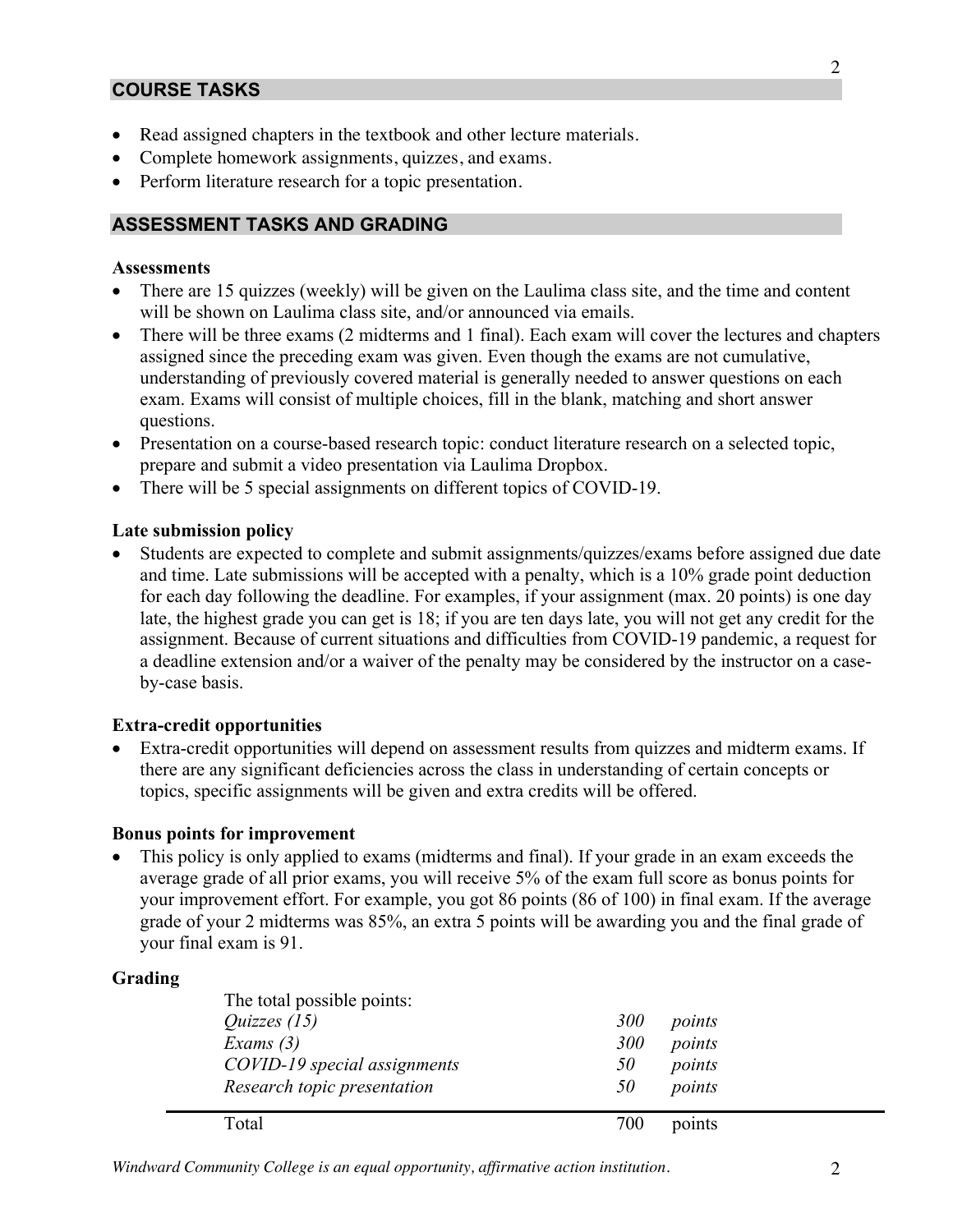Grading is based on the percentage of total points earned. Final Grades will be assigned as follows:

- A - 90% or above in total points.
- B - 80-89% of total points.
- C - 70-79% of total points.
- D -  $60-69%$  of total points.
- F - Below 60% of total points

I (incomplete) grade is given at the instructor's option when a student has failed to complete a small part of a course because of circumstances beyond his or her control. It is the **student's responsibility** to contact the instructor to make up the incomplete work with a minimum level (or better) of achievement. Failure to satisfactorily make up incomplete work within the appropriate time period will result in a grade change for "I" to the contingency grade identified by the instructor.

### **LEARNING RESOURCES**

- **Laulima class site**: https://laulima.hawaii.edu/
- **Required textbook**: Tortora, G.J., B.R. Funke, C.L. Case, D. Weber, and W.B. Bair. *Microbiology – An Introduction.* Pearson, 13<sup>th</sup> edition.
	- o Recommended: eText, \$44.99 https://www.pearson.com/store/p/microbiology-an-introduction/P100000797731
	- $\circ$  Any used textbooks (11<sup>th</sup>, 12<sup>th</sup> or 13<sup>th</sup> edition) are also acceptable.
- Reference textbook: Open Educational Resources (OER) Textbook: Parker, N. *Microbiology*. https://open.umn.edu/opentextbooks/textbooks/microbiology

# **DISABILITIES ACCOMMODATIONS**

If you have a physical, sensory, health, cognitive, or mental health disability that could limit your ability to fully participate in this class, you are encouraged to contact the Accessibility Counselor to discuss reasonable accommodations that will help you succeed in this class. Roy Inouye can be reached at (808) 235-7448, royinouy@hawaii.edu, or you may stop by Hale Kāko'o 106 for more information.

# **TITLE IX**

Title IX prohibits discrimination on the basis of sex in education programs and activities that receive federal financial assistance. Specifically, Title IX prohibits sex discrimination; sexual harassment and gender-based harassment, including harassment based on actual or perceived sex, gender, sexual orientation, gender identity, or gender expression; sexual assault; sexual exploitation; domestic violence; dating violence; and stalking. For more information regarding your rights under Title IX, please visit: https://windward.hawaii.edu/Title IX/.

Windward Community College is committed to the pursuit of equal education. If you or someone you know has experienced sex discrimination or gender-based violence, WCC has resources to support you. To speak with someone confidentially, contact the Mental Health & Wellness Office at 808-235- 7393 or Kaahu Alo, Designated Confidential Advocate for Students, at 808-235-7354 or kaahualo@hawaii.edu. To make a formal report, contact the Title IX Coordinator, Karla K. Silva-Park, at 808-235-7468 or karlas@hawaii.edu.

*Windward Community College is an equal opportunity, affirmative action institution.* 3